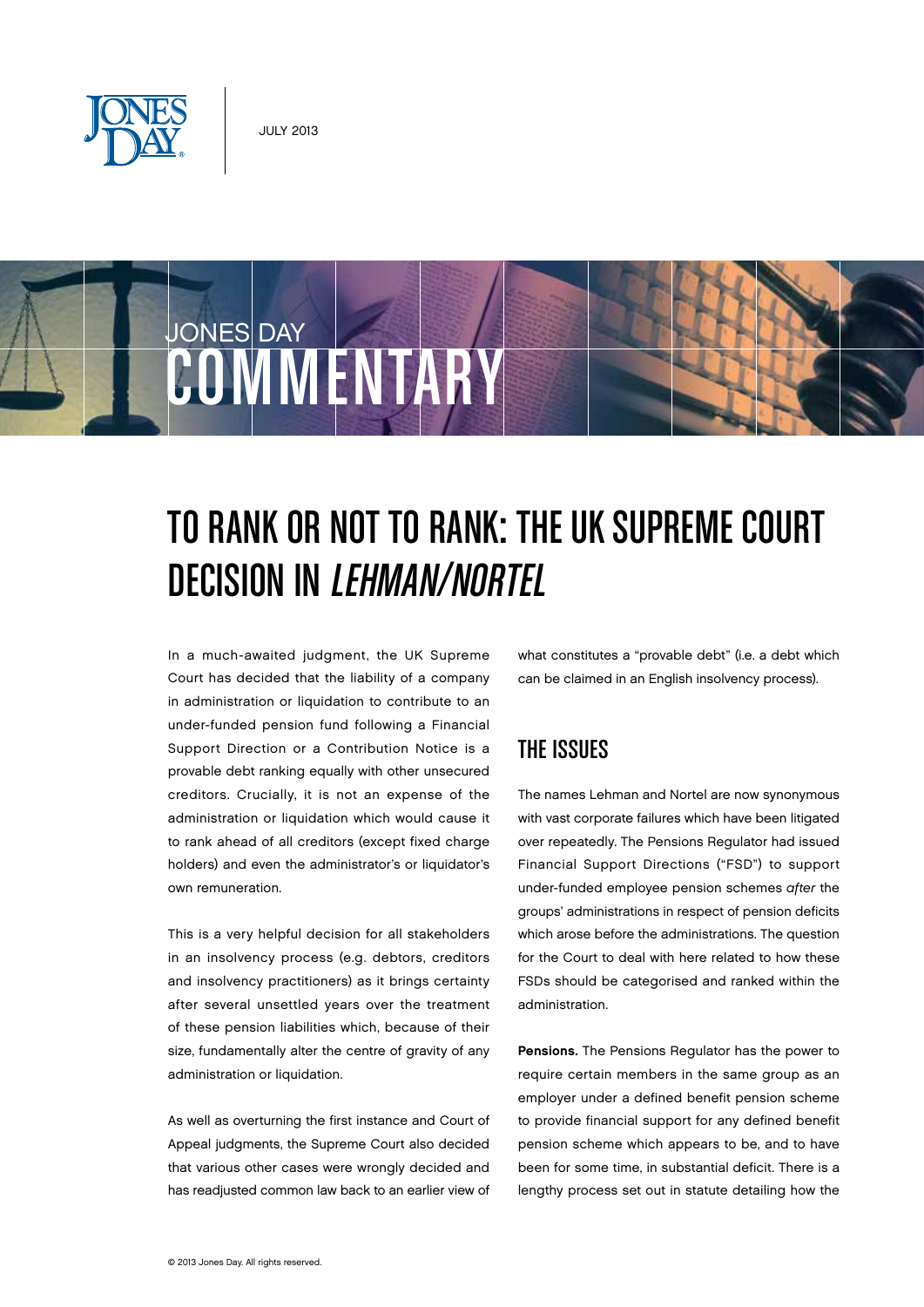Pensions Regulator should go about this but, in summary, after due investigation, the Pensions Regulator may issue an FSD which obliges other group companies to provide reasonable financial support to the pension scheme and, if such support is not forthcoming, to issue a Contribution Notice ("CN") for a set amount to be paid. The length of the process and nature of the Pensions Regulator means that FSDs and CNs are often not issued until after the company is in administration or liquidation. Despite this, neither the pensions nor the insolvency legislation defines how these liabilities are to be categorised in an insolvency.

Insolvency. The statutory order of priority for payments out of the company's assets is:

- 1. Fixed charge creditors;
- 2. Expenses of the insolvency procedure (including officeholder's fees);
- 3. Preferential creditors;
- 4. Prescribed part creditors (ordinary unsecured creditors claiming against a maximum pot of £600,000);
- 5. Floating charge creditors;
- 6. Unsecured provable debts;
- 7. Statutory interest;
- 8. Nonprovable liabilities; and
- 9. Shareholders.

The pension liabilities could be considered to be one of three options. First, they could be unsecured provable debts; second, an expense of the insolvency; or third, nonprovable liabilities. If the third, there was a further argument that the Court had discretion to order the administrator to treat them as either provable debts or an expense.

A further issue was that debts were provable only if they existed at the time of the company entering administration or liquidation. Where an FSD was issued before administration, it was common ground that that liability would be a provable debt. However, as noted above, the Pensions Regulator often issued an FSD or CN only after entry into a formal insolvency procedure, so not being clearly provable.

# First Instance and Court of Appeal

The first instance Court and Court of Appeal found that the liabilities were expenses in the administration. However, it seems that they felt constrained by prior case law to rule out treating the liabilities as provable debts as the liabilities under the FSD arose after the companies had entered administration. Then, left to decide between being unprovable debts or expenses, the courts opted to categorise the liabilities as expenses.

The practical impact of those decisions was that the sums in question were so large as to wipe out totally any return to the unsecured creditors (other than possibly through the prescribed part) and would rank ahead even of the officeholder's fees. This would have had a huge effect on the viability of administration for companies with pension deficits.

## Supreme Court

The Supreme Court held unanimously that the "fair and sensible answer" was that a liability under an FSD or CN issued after formal insolvency should be treated as a provable debt. The Court provided various supporting arguments, but the crux of it boiled down to equality between creditors and equality of treatment before and after insolvency. Reasons for the Court's decision included:

- The pension trustees were entitled to receive the sum by law, but that did not provide any greater or lesser priority than other unsecured creditors.
- An FSD or CN issued before insolvency would be a provable debt as would a debt to a pension scheme (a "s75 debt" as it is commonly known) where no FSD or CN had been issued. It would be "arbitrary" for the characterisation of the debt to turn on when or whether an FSD or CN were issued, especially as the decision to issue would be based on the state of affairs before an insolvency event.
- If the liability were an expense, the Pensions Regulator might wait until after an insolvency event to issue an FSD or CN because it would give a greater return as an expense rather than a provable debt.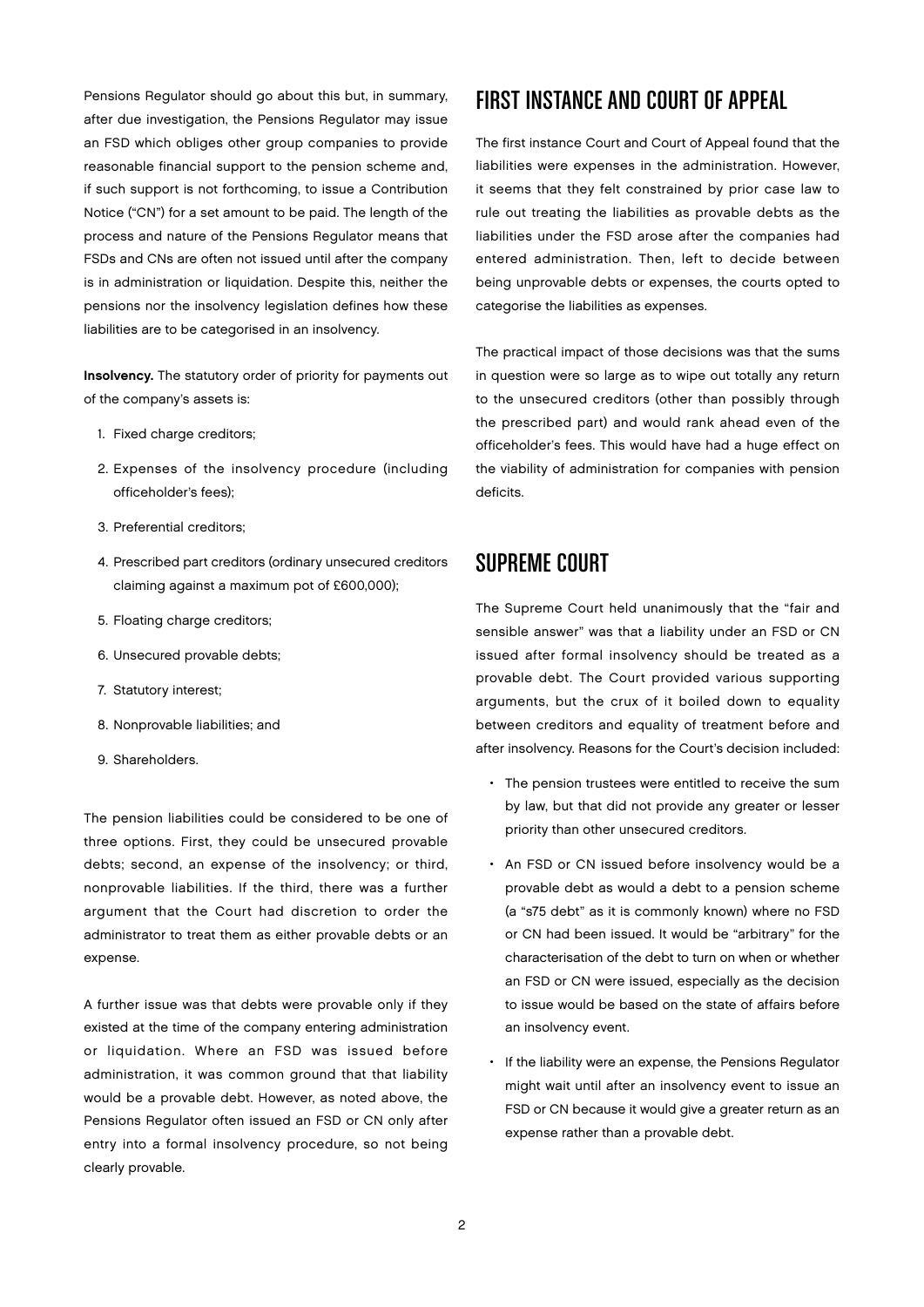• It seemed unlikely that Parliament intended the liabilities to rank behind provable debts. The length of the process to issue an FSD and CN meant that they would almost always be issued in respect of insolvent companies. If they were unprovable debts ranking behind the unsecured creditors, then very few FSDs and CNs would ever be satisfied.

As for why the liability under the FSD and CN should be treated as a debt arising before insolvency, and therefore provable, the Court held that the obligation for the liability occurred before the date of insolvency. The Court noted that it was "dangerous" to try to suggest a "universally applicable formula" to test whether a pre-insolvency obligation was sufficient to create a post-insolvency liability. Nonetheless, it expressed the view that for an obligation incurred preinsolvency to rank as a provable debt, a company must have taken or been subject to one or more steps which (i) had some legal effect and (ii) resulted in it being vulnerable to the specific liability, with a real prospect that the liability would be incurred. If both of those tests were met, the Court should then consider whether it would be consistent with the regime which imposed the liability that the steps would give rise to the obligation. If the answer is yes, the obligation ranks as a provable debt.

Applying that test to Lehman/Nortel, for the first limb, the Supreme Court found that all the relevant companies had been members of the group for at least two years before the commencement date of the administration (the look-back period for the Pensions Act), creating a legal relationship. As for the second limb, at the commencement date of the administration, the groups both had under-funded pension schemes, which had been in deficit for more than two years and so were exactly the type of companies which would be the targets of an FSD. Having satisfied itself as to those parts of the test, the Court referred back to its earlier arguments (above) as to why it was consistent with the pensions regime to impose a liability ranking as a provable debt.

Earlier Authorities. The Court dismissed various of the earlier authorities, reverting to the 19th century approach endorsed by the report which led to the Insolvency Act that, where possible, all debts and liabilities should be incorporated into the formal insolvency and discharged. The judge noted that those liabilities should include all "contracts, liabilities, engagements and contingencies of

every kind" and cited various further amendments of the insolvency legislation which widened the class of creditors.

# Other Comments

Despite deciding that a claim in an administration or liquidation could only be a provable debt or an expense, not both, the Court took the opportunity to consider what constituted expenses and whether it had a residual discretion to impose a ranking on a claim since it had heard full argument on both points.

Expenses. Again, with caveats about creating a general rule, the Court suggested that a disbursement would be an expense if it arose out of something done in the administration (normally by the administrator) or imposed by statute on the administrator as part of the administration. The Court emphasised that any such liability would be one which was incurred as part of the administration rather than merely incurred during the period of the administration. Additionally, there would either be a clear or reasonably assumed statutory intention that such a liability should rank ahead of provable debts.

The Residual Discretion of the Court. The third limb of the question was: If the Court had found that the pension liabilities were neither provable debts nor expenses, could the Court order that they be treated as such? This idea was firmly quashed by the Court as being "wrong in principle" and "highly problematic in practice". It would be wrong for the Court to overrule statute and problematic because of the confusion to officeholders that it might cause and court applications by disgruntled creditors seeking a higher ranking. Further, the Court held that it could not sanction a course which was outside an administrator's statutory power, such as varying creditors' rankings.

# The Future

Not only does this decision bring certainty after two and half years of court proceedings, it also brings clarity as to where pension liabilities will rank in an insolvency. Additionally it settles that pension liabilities are provable debts whether or not an FSD or CN are issued and whether or not they are issued after insolvency proceedings. This will help creditors